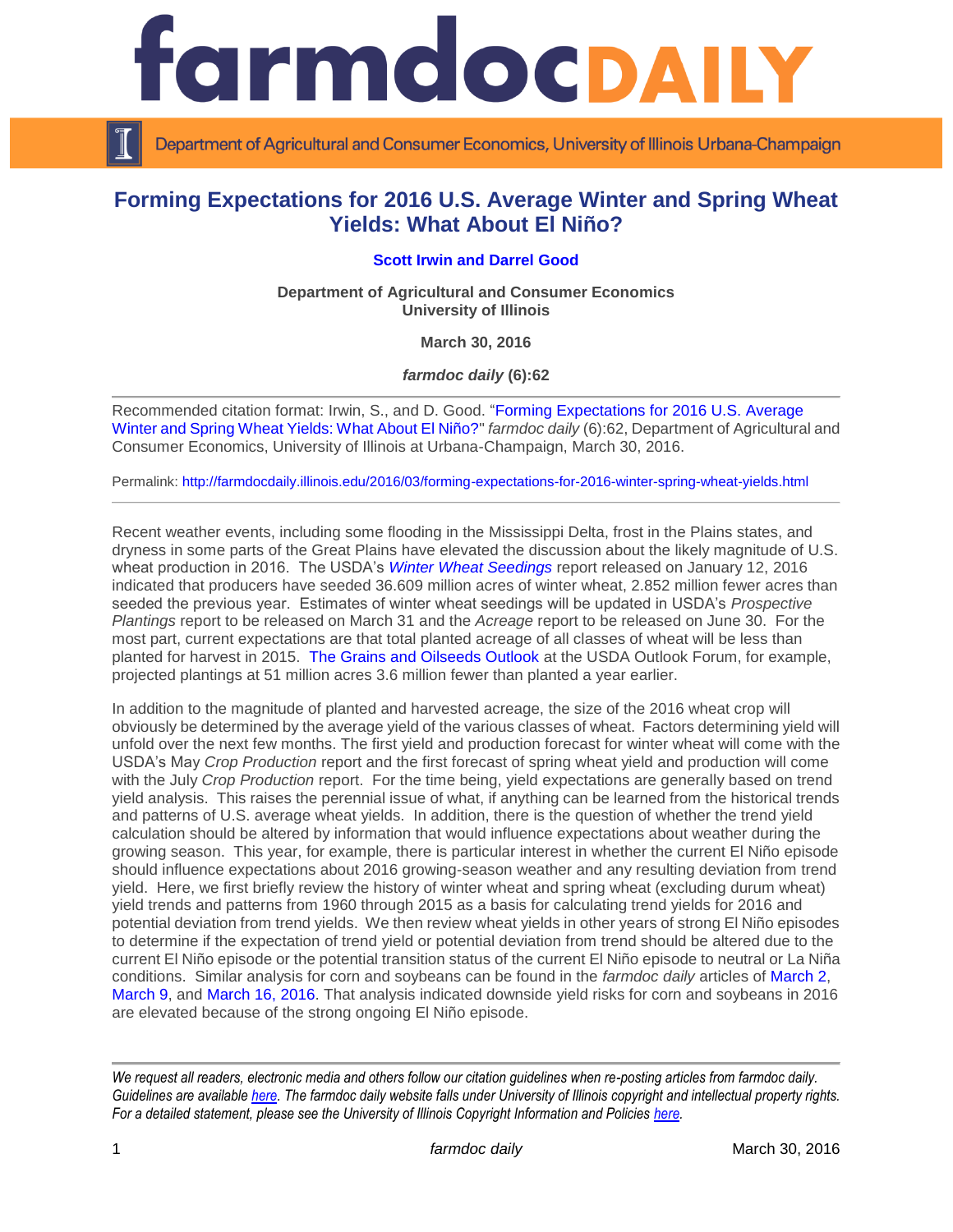#### **Historical Yields and Patterns**

We provided a detailed analysis of historical U.S. average winter and spring wheat yields in *farmdoc daily* articles of [March 26, 2015](http://farmdocdaily.illinois.edu/2015/03/expectations-for-2015-us-average-wheat-yield.html) and [April 23, 2015,](http://farmdocdaily.illinois.edu/2015/04/forming-expectations-2015-us-average-spring-wheat-yield.html) respectively. That analysis is not repeated, but is briefly summarized here as a starting point in forming yield expectations for 2016. It should be noted that the USDA winter wheat and spring wheat yields used here are weighted-averages of the different types of winter and spring wheat (excluding durum) grown in the U.S.

As before, we maintain that U.S. average winter and spring wheat yield expectations should be based on the longest sample of data with a stable trend yield component. We continue to argue that the period of 1960-2015 best meets this criterion. As shown in Figure 1, U.S. average winter wheat yields have trended higher since 1960. We found that a linear trend is the best fit to actual average yields over that period, explaining 83.1 percent of the variation in annual average yields. Yields have increased at a rate of 0.375 bushels per acre per year, but there has been substantial year-to-year variation from trend yield, as shown in Figure 2. Over the 56-year period, the average yield was below the trend yield in 48 percent of the years and above the trend in 52 percent of the years. Since all deviations from a linear trend must sum to zero, this means that in the 48 percent of years with a below trend yield the deviations were, on average, slightly larger than the deviations in the 52 percent of the years when yields were above trend. The average deviation below trend was 2.3 bushels and the average deviation above trend was 2.2 bushels per acre. The largest deviation below trend was 5.2 bushels (2015) while the largest deviation above trend was 6.1 bushels (1999). The deviation below trend yield equaled or exceeded 3.0 bushels in 10 years, or 18 percent of the time, and the deviation above trend equaled or exceeded 3.0 bushels in seven years, or 13 percent of the time. In addition to showing large positive and negative deviations from trend, our previous analysis of winter wheat yields (*farmdoc daily*[, March 26, 2015\)](http://farmdocdaily.illinois.edu/2015/03/expectations-for-2015-us-average-wheat-yield.html) found that the duration of consecutive years with above- or below-trend yields has varied considerably and the correlation between yield deviations in consecutive years is negligible.

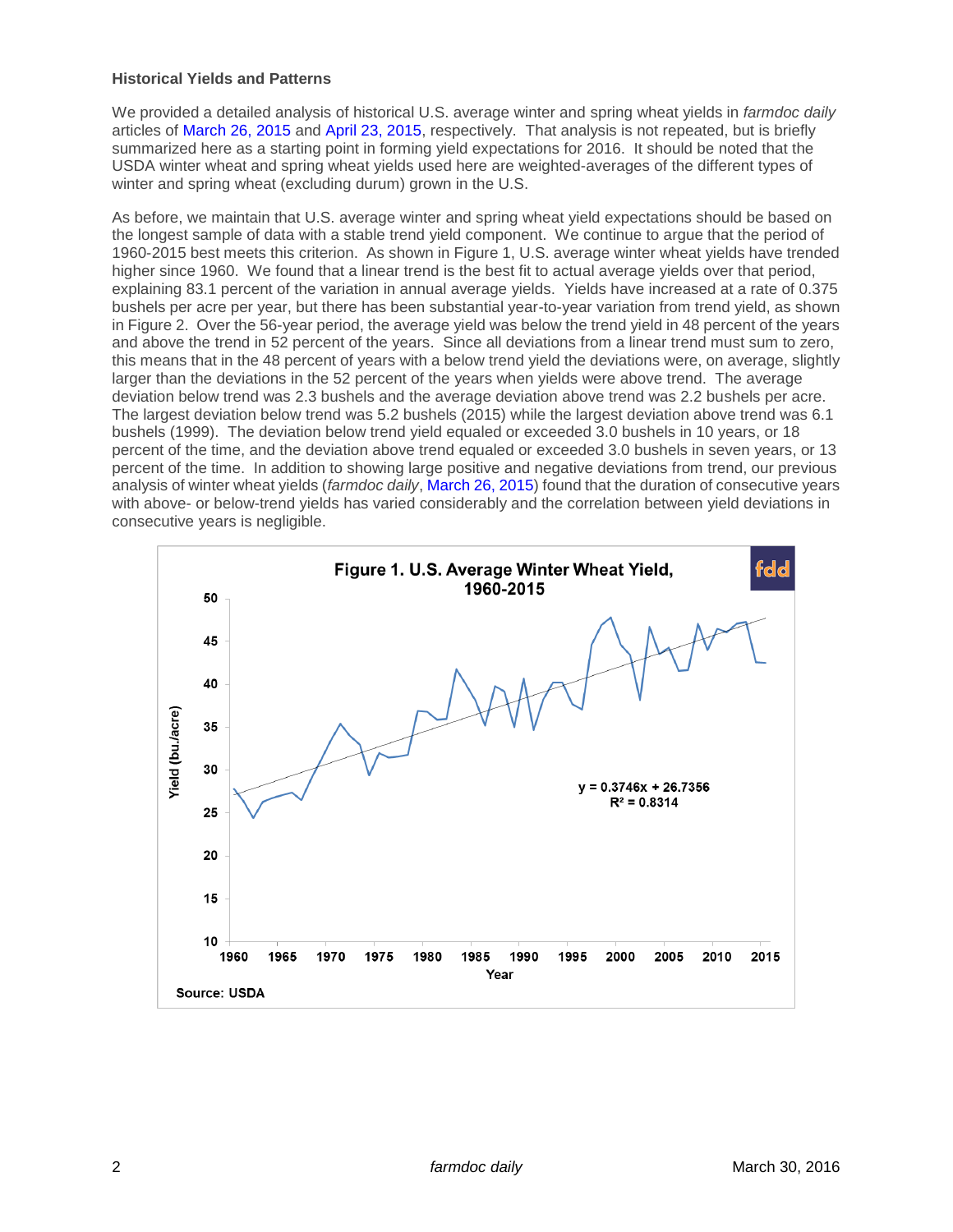

This diverse and largely random set of winter wheat yield patterns suggests that the most objective early-season yield expectation for any year, including 2016, should be based on the trend of actual yields. Figure 1 indicates that the best linear fit of actual winter wheat yields in the U.S. from 1960 through 2015 results in an "unconditional" trend calculation for 2016 of 48.1 bushels. For corn and soybean yields, we argued that this methodology actually results in a slight under-estimate of the true trend yield due to the asymmetric effect of weather on actual yields. We used our previous research on crop weather models to adjust for the downward bias in unconditional trend yield estimates associated with the asymmetric effect of weather on yields. A similar bias adjustment is not made to the unconditional 2016 winter wheat trend yield estimate for two reasons. First, the trend deviations in winter wheat yield shown in Figure 1 do not exhibit the type of asymmetric good versus bad weather effect that is evident in corn and soybeans. Second, we have not developed crop weather models for winter wheat, and therefore, do not have the needed research to make the same bias adjustment as we did for corn and soybeans.

Based on historical winter wheat yield deviations from the unconditional trend, the probability of yield being below (above) the trend estimate of 48.1 bushels in 2016 is 48 (52) percent. The probability of yields being below (above) the unconditional trend by three bushels or more is about 18 (13) percent. Finally, note that in our earlier analysis of winter wheat yields (*farmdoc daily*, [March 26, 2015\)](http://farmdocdaily.illinois.edu/2015/03/expectations-for-2015-us-average-wheat-yield.html), we indicated that there are alternative ways to view the trend. An analysis of those alternatives might result in somewhat different conclusions then those based on a linear trend over 1960-2015.

As shown in Figure 3, U.S. average spring wheat yields have trended higher since 1960. We also found that a linear trend is the best fit to actual average yields over that period, explaining 75.1 percent of the variation in annual average yields. Yields have increased at a rate of 0.41 bushels per acre per year, but there has been substantial year-to-year variation from trend yield, as shown in Figure 4. Over the 56-year period, the average yield was below the trend yield in 50 percent of the years, equal to trend two percent of the time (one year) and above the trend in 48 percent of the years. The average deviation below trend was 3.0 bushels and the average deviation above trend was 3.1 bushels per acre. The largest deviation below trend was 12.8 bushels (1988) while the largest deviation above trend was 7.9 bushels (1992). The deviation below trend yield equaled or exceeded 3.0 bushels in 12 years, or 21 percent of the time, and the deviation above trend equaled or exceeded 3.0 bushels in 14 years, or 25 percent of the time. In addition to showing large positive and negative deviations from trend, our previous analysis of spring wheat yields (*farmdoc daily*, [April 23, 2015\)](http://farmdocdaily.illinois.edu/2015/04/forming-expectations-2015-us-average-spring-wheat-yield.html) found that the duration of consecutive years with above- or below-trend yields has varied considerably and the correlation between yield deviations in consecutive years is negligible.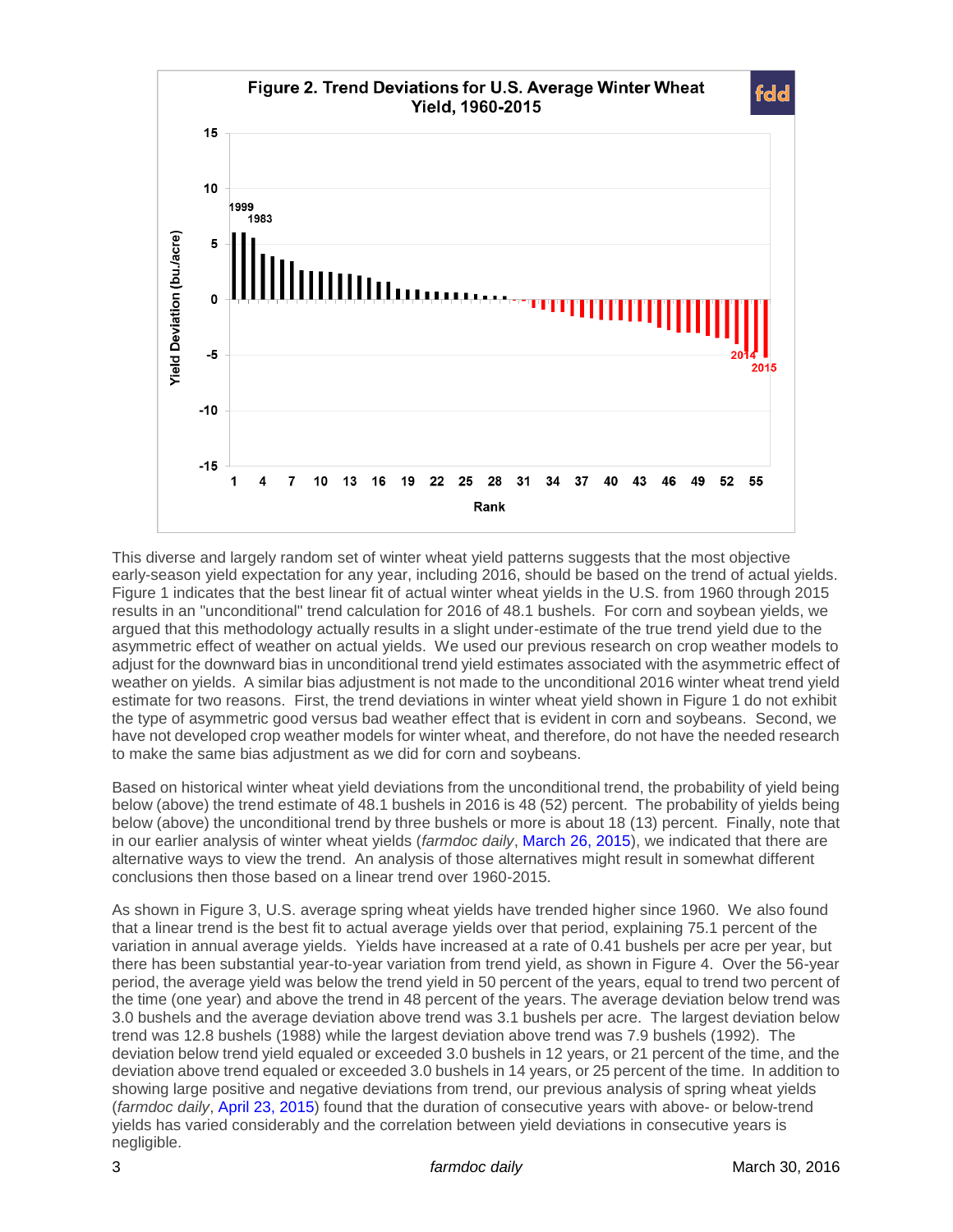

This diverse and largely random set of yield patterns suggests that the most objective early-season spring wheat yield expectation for any year, including 2016, should be based on the trend of actual yields. Figure 3 indicates that the best linear fit of actual yields in the U.S. from 1960 through 2015 results in an "unconditional" trend calculation for 2016 of 43.8 bushels. Based on historical spring wheat yield deviations from the unconditional trend, the probability of yield being below (above) trend in 2016 is 50 (48) percent. The probability of yields being below (above) the unconditional trend by three bushels or more is about 21 (25) percent. Like winter wheat, a bias adjustment is not made to the unconditional 2016 spring wheat trend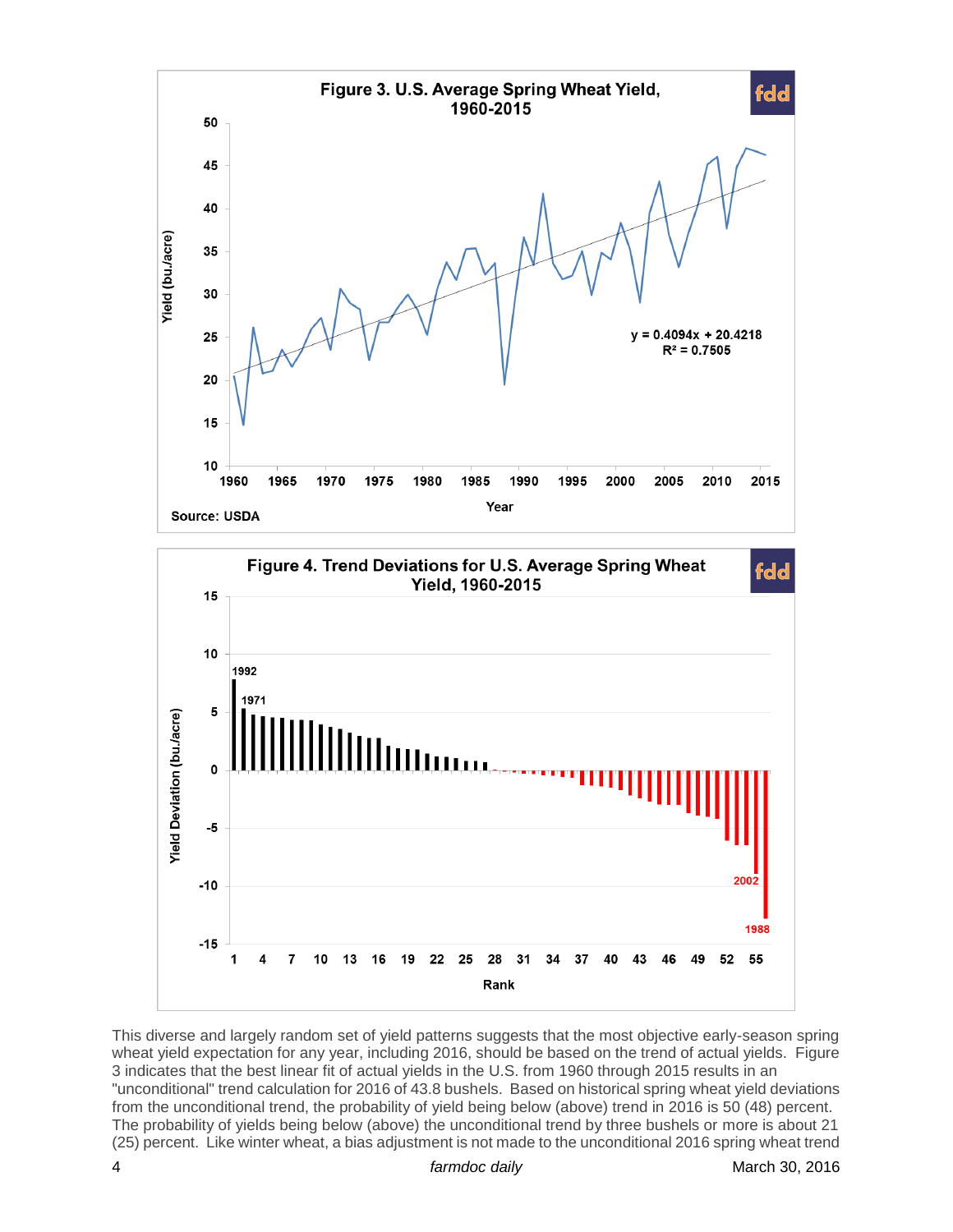yield estimate because the trend deviations in spring wheat yield do not exhibit asymmetric good versus bad weather effects and we have not developed the crop weather models for spring wheat needed to make the bias adiustment.

### **What About El Niño?**

There is on-going discussion about the potential impact of the current El Niño episode on U.S. spring and summer weather and the resulting effect on wheat yields. The question is: Should trend yield expectations, as well as the probabilities of above or below trend yields, be adjusted due to this episode? We start with a brief discussion of what constitutes an El Niño episode and then examine the historical record of wheat yields in years with events similar to the current one.

As defined by the [National Oceanic and Atmospheric Administration](https://www.climate.gov/news-features/understanding-climate/el-niño-and-la-niña-frequently-asked-questions) (NOAA), "El Niño and La Niña are opposite phases of a natural climate pattern across the tropical Pacific Ocean that swings back and forth every 3-7 years on average. Together, they are called ENSO, which is short for El Niño-Southern Oscillation. The ENSO pattern in the tropical Pacific can be in one of three states: El Niño, Neutral, or La Niña. El Niño (the warm phase) and La Niña (the cool phase) lead to significant differences from average ocean temperatures, winds, surface pressure, and rainfall across parts of the tropical Pacific. Neutral indicates that conditions are near their long-term average." The definition encompasses four weather factors (temperature, wind, rainfall and surface pressure) and a rather vague description of the geographical location of these factors. The definitions are further refined [here](https://www.climate.gov/news-features/blogs/enso/what-el-ni%C3%B1o%E2%80%93southern-oscillation-enso-nutshell) as:

*El Niño: A warming of the ocean surface, or above-average sea surface temperatures (SST), in the central and eastern tropical Pacific Ocean. Over Indonesia, rainfall tends to become reduced while rainfall increases over the tropical Pacific Ocean. The low-level surface winds, which normally blow from east to west along the equator ("easterly winds"), instead weaken or, in some cases, start blowing the other direction (from west to east or "westerly winds").*

*La Niña: A cooling of the ocean surface, or below-average sea surface temperatures (SST), in the central and eastern tropical Pacific Ocean. Over Indonesia, rainfall tends to increase while rainfall decreases over the central tropical Pacific Ocean. The normal easterly winds along the equator become even stronger.*

*Neutral: Neither El Niño or La Niña. Often tropical Pacific SSTs are generally close to average*

These definitions center on sea surface temperatures in the eastern and central Pacific Ocean and are the popular way to describe the ENSO episodes. For our purposes, then, El Niño episodes occur when the Oceanic Niño Index (ONI-three month centered running mean) in that central and eastern Pacific region (Niño 3.4 region) reaches 0.5 degrees Celsius above average. The strength of the El Niño is measured by the magnitude of the deviation in the three-month mean temperature from the average temperature, where average temperature is based on centered 30-year base periods updated every five years. La Niña episodes occur when the Oceanic Niño Index in Niño 3.4 region is 0.5 degrees Celsius below average, and neutral conditions occur for temperatures between 0.5 degrees Celsius above average and 0.5 degrees below average. An accessible discussion of the definitions can be found in [L'Heureux \(2014\).](https://www.climate.gov/news-features/blogs/enso/what-el-ni%C3%B1o%E2%80%93southern-oscillation-enso-nutshell) Figure 5 shows the [official ONI data](http://www.cpc.ncep.noaa.gov/products/analysis_monitoring/ensostuff/ensoyears.shtml) from January 1960 through January 2016. The current El Niño episode is considered one of the strongest episodes since 1960, with the three-month mean temperature exceeding the average temperature by 2.2 degrees Celsius in the three months ending February 2016.

Since our interest is in "strong" El Niño episodes that precede or occur during the U.S. wheat growing season, like the present one, we first consider episodes that occur in the period extending from September of the previous calendar year to March of the current year, regardless of how and when the episode eventually transitioned to either neutral or La Niña conditions. We further define strong El Niño episodes as those in which the peak actual three-month running mean temperature exceeded the long run average temperature by at least 1 degree Celsius. The 12 El Niño episodes that meet these two criteria are labeled in Figure 5. The three previous episodes that most closely resemble the current episode occurred in 1972-73, 1987-88, and 1997-98. Readers should note that there are other measures of "strong" El Niño episodes that we have not considered, and these other measures may result in a different set of analog years to 2016.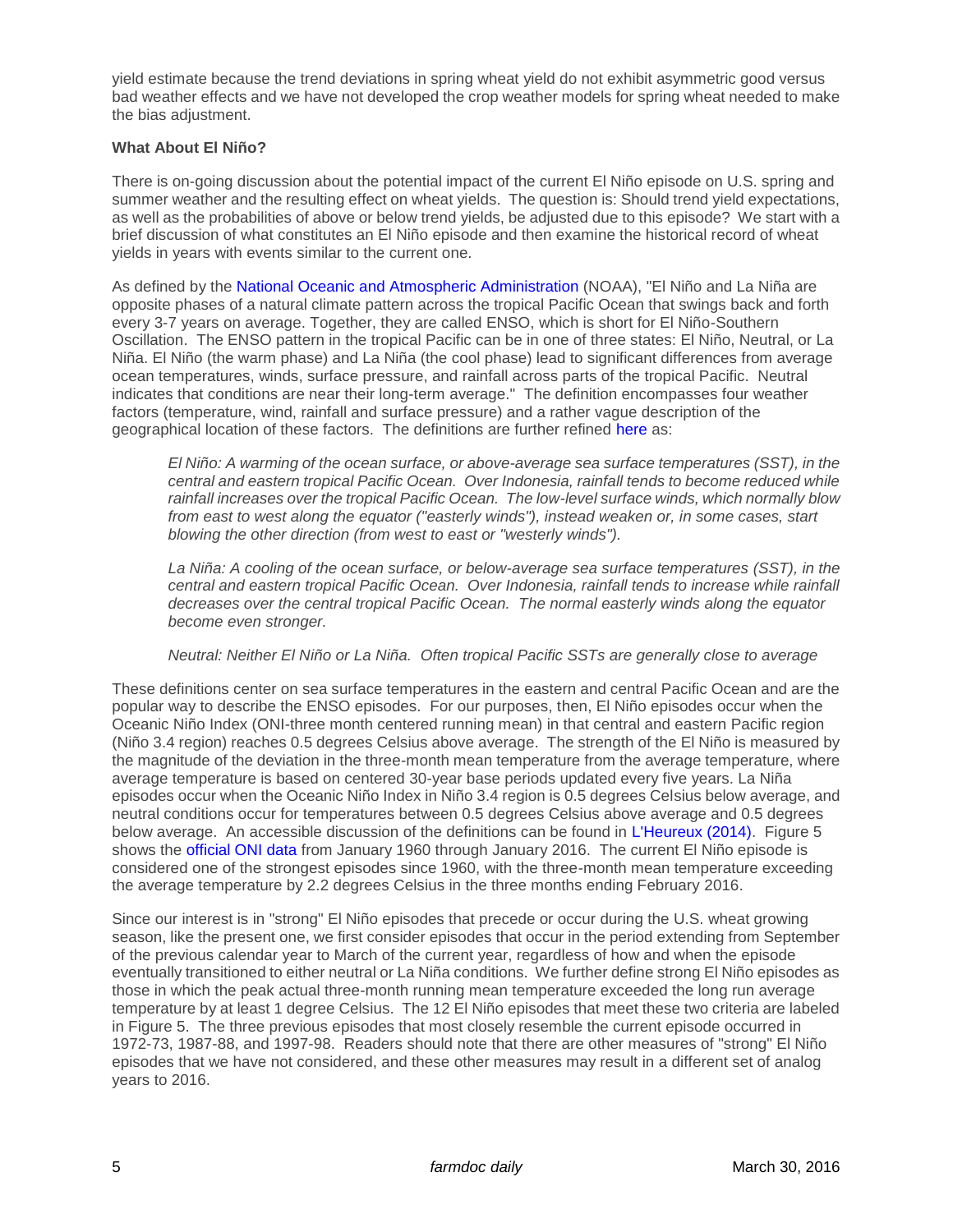

Table 1 presents more detail on the conditions during each of the 12 previous El Niño episodes that meet our definition of strong, and the trend deviation for the average U.S. winter and spring wheat yields in the second year of each pair. Specifically, for each of those episodes, we show the peak temperature anomaly (ranked from lowest to highest), the month of the peak anomaly, the crop year following the peak anomaly, and the yield deviations from trend in those crop years. We also calculate the average yield deviation from trend for all years with a peak anomaly of at least 1 degree Celsius, at least 1.5 degrees Celsius, and at least 2 degrees Celsius. The pattern of U.S. average wheat yields in years following such strong El Niño episodes indicates:

- 1. The average winter yield in those years was 0.7 to 4.2 bushels above trend, depending on how the years are grouped by strength of the El Niño. The average spring yield in those years was 0.8 bushels below trend to 0.7 bushels above trend, depending on how the years are grouped by strength of the El Niño.
- 2. Winter wheat yields ranged from 3.0 bushels below trend to 6.1 bushels above trend and spring wheat yields ranged from 12.8 bushels below trend to 7.9 bushels above trend.
- 3. The average winter yield was below trend 42 percent of the time (five years), compared to the 1960-2015 unconditional average of 48 percent. The yield was three bushels or more below trend eight percent of the time (one year), compared to the 1960-2015 unconditional average of 18 percent. The average spring wheat yield was below trend 50 percent of the time (six years), equal to the 1960-2015 unconditional average. The yield was three bushels or more below trend 25 percent of the time (three years), compared to the 1960-2015 unconditional average of 21 percent.
- 4. Of the 10 (12) years since 1960 that the U.S average winter (spring) yield was at least three bushels below trend, one ( three) followed a strong El Niño episode.
- 5. The average winter (spring) yield was equal to or above trend 58 (50) percent of the time compared to the 1960-2015 unconditional average of 52 (48) percent. The winter (spring) yield was three bushels or more above trend 25 (17) percent of the time compared to the 1960-2015 unconditional average of 13 (25) percent.
- 6. Of the seven (14) years since 1960 when the average winter (spring) wheat yield was at least three bushels above trend, three (two) followed a strong El Niño episode.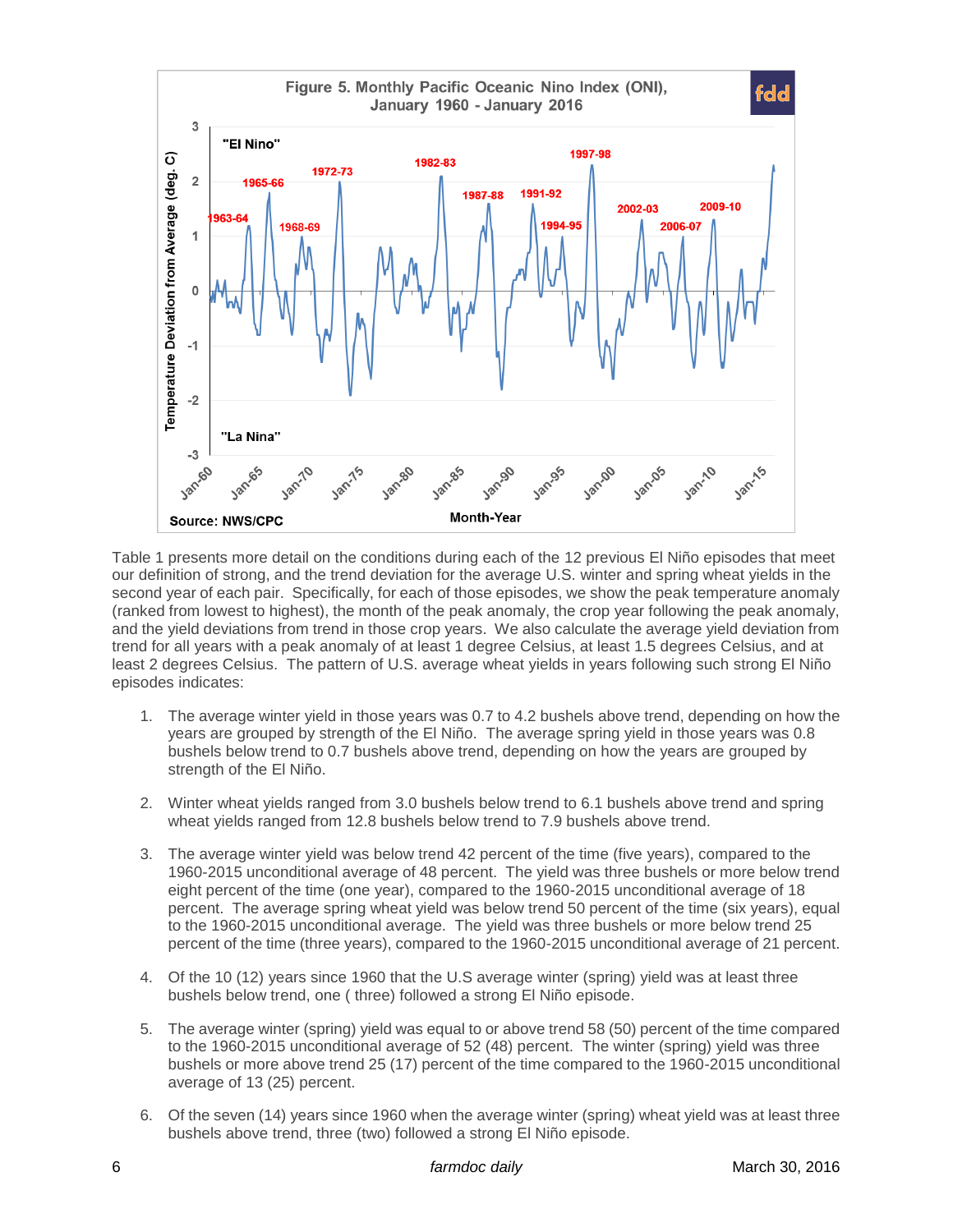7. In the three years with a peak temperature anomaly of at least 2 degrees Celsius, winter wheat yields exceeded trend in all three years by an average of 4.2 bushels. In the same years, spring wheat yields exceeded trend in two years by an average of 1.8 bushels and was below trend in one year by 1.5 bushels. This analysis suggests, in conditional terms, that the current strong El Niño episode points to a 2016 winter wheat yield above trend, possibly well-above, and a two-thirds chance of the average spring wheat yield to be modestly above trend and a one-third chance of being modestly below trend.

|         | Peak Temperature Month of                                                                                   |               | Crop | <b>Winter Wheat Yield</b>                                                                                                                                                                                                                                                                                                                                                                                                                                                                                                                                                                                                                                                                                                                                                                                                                                                                                                                                                                                                                                                                                                                                                                                                                                                                                                                         | <b>Spring Wheat Yield</b> |
|---------|-------------------------------------------------------------------------------------------------------------|---------------|------|---------------------------------------------------------------------------------------------------------------------------------------------------------------------------------------------------------------------------------------------------------------------------------------------------------------------------------------------------------------------------------------------------------------------------------------------------------------------------------------------------------------------------------------------------------------------------------------------------------------------------------------------------------------------------------------------------------------------------------------------------------------------------------------------------------------------------------------------------------------------------------------------------------------------------------------------------------------------------------------------------------------------------------------------------------------------------------------------------------------------------------------------------------------------------------------------------------------------------------------------------------------------------------------------------------------------------------------------------|---------------------------|
| Episode | Anomaly (deg. C)                                                                                            | Peak          | Year | Deviation from Trend (bu./ac.) Deviation from Trend (bu./ac.)                                                                                                                                                                                                                                                                                                                                                                                                                                                                                                                                                                                                                                                                                                                                                                                                                                                                                                                                                                                                                                                                                                                                                                                                                                                                                     |                           |
| 1968-69 | 1.0                                                                                                         | Feb-69        | 1969 | 0.7                                                                                                                                                                                                                                                                                                                                                                                                                                                                                                                                                                                                                                                                                                                                                                                                                                                                                                                                                                                                                                                                                                                                                                                                                                                                                                                                               | 2.8                       |
| 1994-95 | 1.0                                                                                                         | Dec-94        | 1995 | $-2.5$                                                                                                                                                                                                                                                                                                                                                                                                                                                                                                                                                                                                                                                                                                                                                                                                                                                                                                                                                                                                                                                                                                                                                                                                                                                                                                                                            | $-3.0$                    |
| 2006-07 | 1.0                                                                                                         | Dec-06        | 2007 | $-3.0$                                                                                                                                                                                                                                                                                                                                                                                                                                                                                                                                                                                                                                                                                                                                                                                                                                                                                                                                                                                                                                                                                                                                                                                                                                                                                                                                            | $-3.0$                    |
| 1963-64 | 1.2                                                                                                         | Nov-63        | 1964 | $-1.8$                                                                                                                                                                                                                                                                                                                                                                                                                                                                                                                                                                                                                                                                                                                                                                                                                                                                                                                                                                                                                                                                                                                                                                                                                                                                                                                                            | $-1.4$                    |
| 2002-03 | 1.3                                                                                                         | Nov-02        | 2003 | 3.5                                                                                                                                                                                                                                                                                                                                                                                                                                                                                                                                                                                                                                                                                                                                                                                                                                                                                                                                                                                                                                                                                                                                                                                                                                                                                                                                               | 1.1                       |
| 2009-10 | 1.3                                                                                                         | Jan-10        | 2010 | 0.7                                                                                                                                                                                                                                                                                                                                                                                                                                                                                                                                                                                                                                                                                                                                                                                                                                                                                                                                                                                                                                                                                                                                                                                                                                                                                                                                               | 4.8                       |
| 1987-88 | 1.6                                                                                                         | Sep-87        | 1988 | 1.6                                                                                                                                                                                                                                                                                                                                                                                                                                                                                                                                                                                                                                                                                                                                                                                                                                                                                                                                                                                                                                                                                                                                                                                                                                                                                                                                               | $-12.8$                   |
| 1991-92 | 1.6                                                                                                         | Jan-92        | 1992 | $-0.9$                                                                                                                                                                                                                                                                                                                                                                                                                                                                                                                                                                                                                                                                                                                                                                                                                                                                                                                                                                                                                                                                                                                                                                                                                                                                                                                                            | 7.9                       |
| 1965-66 | 1.8                                                                                                         | Nov-65        | 1966 | $-2.0$                                                                                                                                                                                                                                                                                                                                                                                                                                                                                                                                                                                                                                                                                                                                                                                                                                                                                                                                                                                                                                                                                                                                                                                                                                                                                                                                            | $-1.7$                    |
| 1972-73 | 2.0                                                                                                         | <b>Nov-72</b> | 1973 | 1.0                                                                                                                                                                                                                                                                                                                                                                                                                                                                                                                                                                                                                                                                                                                                                                                                                                                                                                                                                                                                                                                                                                                                                                                                                                                                                                                                               | 2.1                       |
| 1982-83 | 2.1                                                                                                         | <b>Jan-83</b> | 1983 | 6.1                                                                                                                                                                                                                                                                                                                                                                                                                                                                                                                                                                                                                                                                                                                                                                                                                                                                                                                                                                                                                                                                                                                                                                                                                                                                                                                                               | 1.5                       |
| 1997-98 | 2.3                                                                                                         | Dec-97        | 1998 | 5.6                                                                                                                                                                                                                                                                                                                                                                                                                                                                                                                                                                                                                                                                                                                                                                                                                                                                                                                                                                                                                                                                                                                                                                                                                                                                                                                                               | $-1.5$                    |
|         | Average trend deviation:                                                                                    |               |      |                                                                                                                                                                                                                                                                                                                                                                                                                                                                                                                                                                                                                                                                                                                                                                                                                                                                                                                                                                                                                                                                                                                                                                                                                                                                                                                                                   |                           |
|         | Peak temperature $\geq 1.0$                                                                                 |               |      | 0.7                                                                                                                                                                                                                                                                                                                                                                                                                                                                                                                                                                                                                                                                                                                                                                                                                                                                                                                                                                                                                                                                                                                                                                                                                                                                                                                                               | $-0.3$                    |
|         | Peak temperature $\geq 1.5$                                                                                 |               |      | 1.9                                                                                                                                                                                                                                                                                                                                                                                                                                                                                                                                                                                                                                                                                                                                                                                                                                                                                                                                                                                                                                                                                                                                                                                                                                                                                                                                               | $-0.8$                    |
|         | Peak temperature $\geq 2.0$                                                                                 |               |      | 4.2                                                                                                                                                                                                                                                                                                                                                                                                                                                                                                                                                                                                                                                                                                                                                                                                                                                                                                                                                                                                                                                                                                                                                                                                                                                                                                                                               | 0.7                       |
| 2015-16 | 2.3                                                                                                         | $Dec-15$      | 2016 | ?                                                                                                                                                                                                                                                                                                                                                                                                                                                                                                                                                                                                                                                                                                                                                                                                                                                                                                                                                                                                                                                                                                                                                                                                                                                                                                                                                 | ?                         |
|         |                                                                                                             |               |      | Note: Peak temperature anomaly is reported as deviation from average temperature.                                                                                                                                                                                                                                                                                                                                                                                                                                                                                                                                                                                                                                                                                                                                                                                                                                                                                                                                                                                                                                                                                                                                                                                                                                                                 |                           |
|         | and spring wheat yield deviation from trend in that crop year. We do not further divide the observations by |               |      | The previous analysis and conclusions did not consider the pattern of the transition of the El Niño episodes,<br>which we recently examined for corn and soybeans in the farmdoc daily article of March 16, 2016. To<br>determine if winter and spring wheat yield expectations are influenced by the nature of the transition of the<br>El Niño episode, we parse the historical observations according to the status of the episode (remaining in El<br>Niño, neutral conditions, or La Niña conditions) for the four months of May, June, July, August, and<br>September in the second year of the episode. We included months following the normal harvest period for<br>winter wheat in order to depict the speed of the transition of the El Niño episode. Those observations are<br>summarized in Appendix Tables 1 through 4, with each table associated with the status of the episode by<br>May, June, July, August in the second year of the pair of years for each of the strong El Niño episodes. For<br>each of those ending months, the data in the tables include: the twelve years of the El Niño episodes<br>divided according to ending status, the strength of the El Niño (peak temperature anomaly), the month of<br>the peak anomaly, the magnitude of the anomaly in the ending month, the crop year, and both the winter |                           |

#### **Table 1. Major El Niño Episodes During the Preseason Period (September-March) and Trend Yield Deviations for U.S. Winter and Spring Wheat, 1960-2015**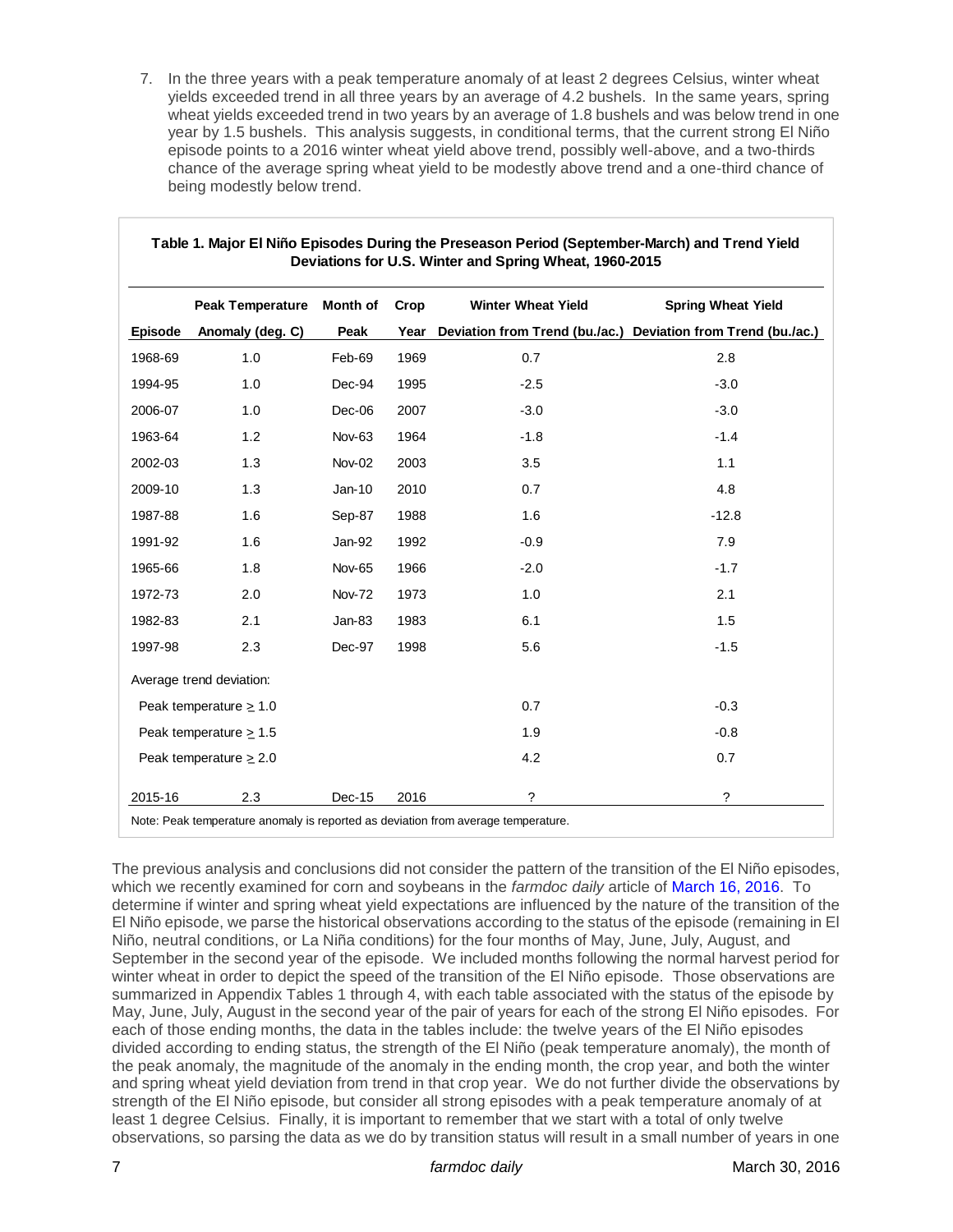or more of the transition categories. This suggests treating the resulting estimates of yield performance in each category with some degree of caution. Those results are summarized in Table 2. The following observations can be made based on this summary of results for winter wheat:

- 1. The existence of El Niño conditions in May, June, July, or August was associated with an average yield below trend (0.9 bushels) in only one year.
- 2. Half of the 12 years experienced neutral conditions in May, June, and July and one-third of the years experienced neutral conditions in August. Half of those neutral years had an average yield below trend, compared to the 1960-2015 unconditional average of 48 percent. On average, yields were within 0.5 bushels of trend, except when neutral conditions were experienced in August and the average yield was 1.7 bushels above trend.
- 3. La Niña conditions were experienced in only two years for May and three years for June. However, La Niña conditions were experienced in five years in July and seven years in August. Yields were below trend in one year in each instance, except for August when yields were below trend in three years. On average, yields were within 0.3 bushels of trend, except when La Niña conditions were experienced in July and the average yield was 1.4 bushels above trend.

|                              | By May         |                |                          | By June      |                         |                          | By July        |              |                          | <b>By August</b> |                |                          |
|------------------------------|----------------|----------------|--------------------------|--------------|-------------------------|--------------------------|----------------|--------------|--------------------------|------------------|----------------|--------------------------|
| Crop/                        | Total          |                | # of Years Average Trend | <b>Total</b> |                         | # of Years Average Trend | <b>Total</b>   |              | # of Years Average Trend | <b>Total</b>     |                | # of Years Average Trend |
|                              |                | <b>Below</b>   | <b>Yield Deviation</b>   |              | <b>Below</b>            | <b>Yield Deviation</b>   |                | <b>Below</b> | <b>Yield Deviation</b>   |                  | <b>Below</b>   | <b>Yield Deviation</b>   |
| <b>Transition</b>            | # of Years     | <b>Trend</b>   | (bu./ac.)                | # of Years   | Trend                   | $(bu$ ./ac.)             | # of Years     | Trend        | $(bu$ ./ac.)             | # of Years       | Trend          | (bu./ac.)                |
| <b>Winter Wheat:</b>         |                |                |                          |              |                         |                          |                |              |                          |                  |                |                          |
| <b>Continued as El Niño</b>  | 4              |                | 2.9                      | 3            | $\mathbf{1}$            | 2.0                      | $\overline{1}$ | $\mathbf{1}$ | $-0.9$                   | $\mathbf{1}$     | $\mathbf 0$    | 0.7                      |
| <b>Transition to Neutral</b> | 6              | 3              | $-0.4$                   | 6            | 3                       | 0.4                      | 6              | 3            | 0.5                      | 4                | $\overline{2}$ | 1.7                      |
| <b>Transition to La Niña</b> | $\overline{2}$ | $\overline{1}$ | $-0.1$                   | 3            |                         | 0.3                      | 5              | $\mathbf{1}$ | 1.4                      | $\overline{7}$   | 3              | 0.2                      |
| <b>Spring Wheat:</b>         |                |                |                          |              |                         |                          |                |              |                          |                  |                |                          |
| <b>Continued as El Niño</b>  | $\overline{4}$ | $\overline{1}$ | 2.7                      | 3            | 0                       | 4.0                      | $\overline{1}$ | $\mathsf 0$  | 7.9                      | $\mathbf{1}$     | 0              | 2.8                      |
| <b>Transition to Neutral</b> | 6              | 3              | 0.1                      | 6            | 4                       | $-0.5$                   | 6              | 3            | $-0.4$                   | 4                | 1              | 2.2                      |
| <b>Transition to La Niña</b> | $\overline{2}$ | $\mathfrak{p}$ | $-7.1$                   | 3            | $\overline{\mathbf{c}}$ | $-4.0$                   | 5              | 3            | $-1.7$                   |                  | 5              | $-2.1$                   |

In the case of spring wheat:

- 1. The existence of El Niño conditions in May, June, July, or August was associated with an average yield below trend (1.5 bushels) in only one year.
- 2. Half of the years with neutral conditions in May and July had yields below trend value, while two-thirds of the years with neutral conditions in June had yields below trend. On the other hand, only 25 percent of the years (one) with neutral conditions in August had a yield below trend. On average, yields were within 0.5 bushels of trend, except when neutral conditions were experienced in August and the average yield was 2.2 bushels above trend.
- 3. Yields were below trend in both years that La Niña conditions were experienced in May, two-thirds of the years when La Niña conditions were experienced in June, sixty percent of the years when La Niña conditions were experienced in July, and 71 percent of the years when La Niña conditions were experienced in August. The average deviation below trend ranged from 7.1 bushels in May to 1.7 bushels in July.

#### **Implications**

With current U.S. and world wheat supplies in surplus, the size of the 2016 U.S crop will be of some importance in determining the direction of wheat prices over the next year or more. Even with planted acreage declining to 51 million acres, as suggested by USDA analysts, and average yields near our calculated trend value of 48.1 bushels per acre for winter wheat and 43.8 bushels for spring wheat would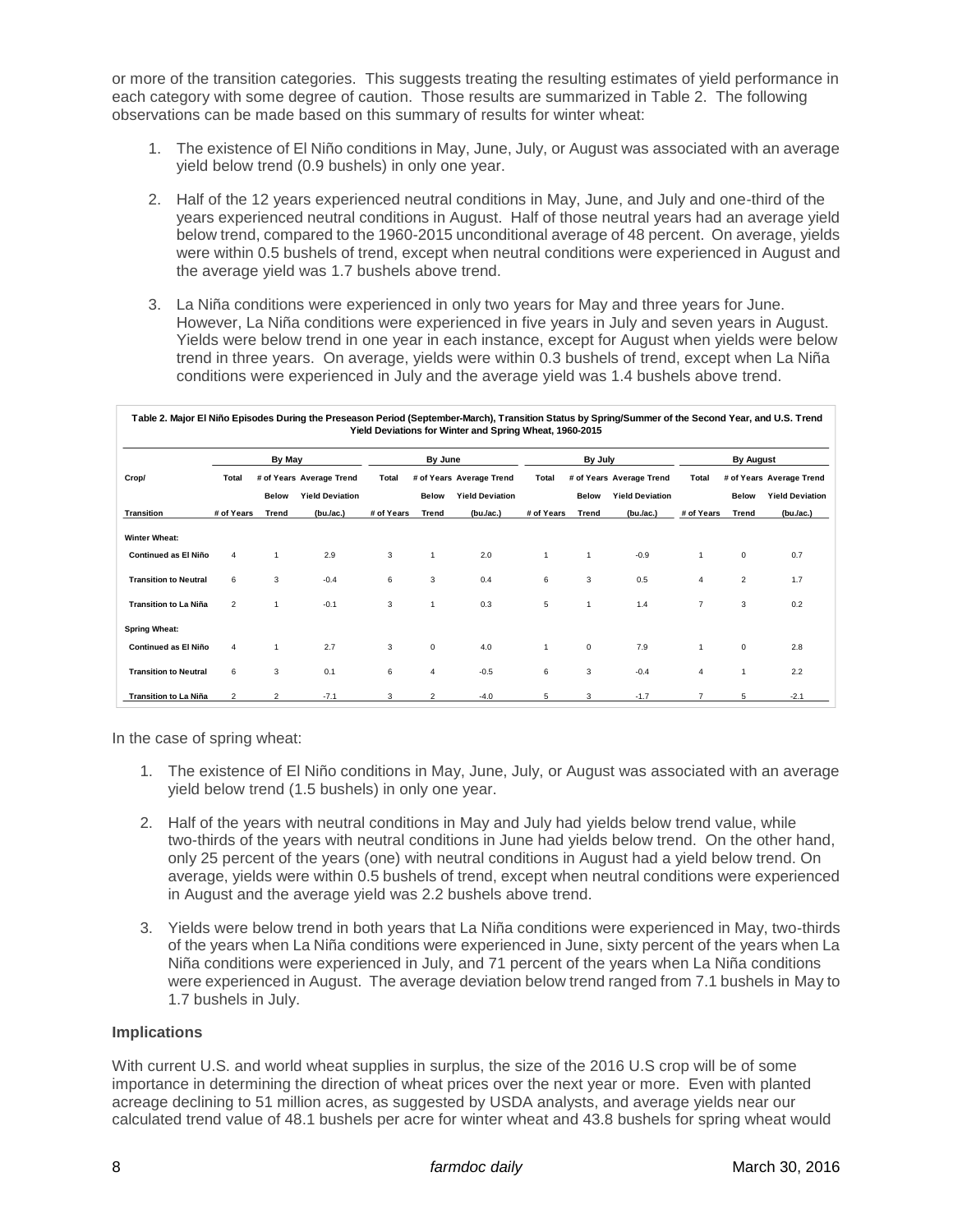result in a crop (all classes) near 2 billion bushels, large enough to keep wheat supplies in surplus for another year due to large old crop stocks and keep prices near or below current levels.

We find that the history of winter and spring yields conditioned on a strong El Niño episode, such as the one currently underway, does not provide a definitive indication of the direction or magnitude of the trend deviation to expect in 2016, but it does provide some intriguing clues about yield prospects. In particular, the three years with a peak temperature anomaly of at least 2 degrees Celsius, similar to the current episode, were associated with winter wheat yields exceeding trend in all three years by an average of 4.2 bushels. In the same years, spring wheat yields exceeded trend in two years by an average of 1.8 bushels and were below trend in one year by 1.5 bushels. This suggests that the current strong El Niño episode points to a 2016 winter wheat yield above trend, possibly well-above, and a two-thirds chance of the average spring wheat yield to be modestly above trend. Conversely, there may be elevated risk of below trend yields for spring wheat if the current El Niño episode transitions to La Niña conditions by late spring or summer. For example, spring wheat yields were below trend in both years with large El Niño episodes that transitioned to La Niña conditions by May and the average deviation below trend was 7.1 bushels. The average spring wheat yield was also below trend for the other transition months considered. Since the current El Niño episode is fading fairly rapidly, whether and when it transitions fully to La Niña conditions may have an important impact on spring wheat yield expectations for 2016.

#### **References**

Irwin, S., and D. Good. ["Forming Expectations for 2016 U.S. Average Corn and Soybean Yields: What](http://farmdocdaily.illinois.edu/2016/03/forming-expectations-for-2016-el-nino-transitions.html)  [about El Niño Transitions?"](http://farmdocdaily.illinois.edu/2016/03/forming-expectations-for-2016-el-nino-transitions.html) *farmdoc daily* (6):51, Department of Agricultural and Consumer Economics, University of Illinois at Urbana-Champaign, March 16, 2016.

Irwin, S., and D. Good. ["Forming Expectations for the 2016 U.S. Average Soybean Yield: What About El](http://farmdocdaily.illinois.edu/2016/03/expectations-for-2016-us-average-soybean-yield.html)  [Niño?"](http://farmdocdaily.illinois.edu/2016/03/expectations-for-2016-us-average-soybean-yield.html) *farmdoc daily* (6):46, Department of Agricultural and Consumer Economics, University of Illinois at Urbana-Champaign, March 9, 2016.

Irwin, S., and D. Good. ["Forming Expectations for the 2016 U.S. Average Corn Yield: What About El](http://farmdocdaily.illinois.edu/2016/03/expectations-for-2016-us-average-corn-yield.html)  [Niño?"](http://farmdocdaily.illinois.edu/2016/03/expectations-for-2016-us-average-corn-yield.html) *farmdoc daily* (6):41, Department of Agricultural and Consumer Economics, University of Illinois at Urbana-Champaign, March 2, 2016.

Irwin, S., and Good, D. ["Forming Expectations for the 2015 U.S. Average Spring Wheat Yield: What Does](http://farmdocdaily.illinois.edu/2015/04/forming-expectations-2015-us-average-spring-wheat-yield.html)  [History Teach Us?"](http://farmdocdaily.illinois.edu/2015/04/forming-expectations-2015-us-average-spring-wheat-yield.html) *farmdoc daily* (5):75, Department of Agricultural and Consumer Economics, University of Illinois at Urbana-Champaign, April 23, 2015.

Irwin, S., and D. Good. ["Forming Expectations for the 2015 U.S. Average Winter Wheat Yield: What Does](http://farmdocdaily.illinois.edu/2015/03/expectations-for-2015-us-average-wheat-yield.html)  [History Teach Us?"](http://farmdocdaily.illinois.edu/2015/03/expectations-for-2015-us-average-wheat-yield.html) *farmdoc daily* (5):56, Department of Agricultural and Consumer Economics, University of Illinois at Urbana-Champaign, March 26, 2015.

L'Heureux, Michelle. "What is the El Niño-Southern Oscillation (ENSO) in a Nutshell?" *Climate.gov,* posted May 5, 2014, accessed March 9,

2016[.https://www.climate.gov/news-features/blogs/enso/what-el-ni%C3%B1o%E2%80%93southern-oscill](https://www.climate.gov/news-features/blogs/enso/what-el-ni%C3%B1o%E2%80%93southern-oscillation-enso-nutshell) [ation-enso-nutshell](https://www.climate.gov/news-features/blogs/enso/what-el-ni%C3%B1o%E2%80%93southern-oscillation-enso-nutshell)

NASS/USDA. *Winter Wheat Seedings*. Released January 12, 2016, accessed March 30, 2016. [http://usda.mannlib.cornell.edu/usda/nass/WintWheaRy//2010s/2016/WintWheaRy-01-12-2016.pdf](http://usda.mannlib.cornell.edu/usda/nass/WintWheaRy/2010s/2016/WintWheaRy-01-12-2016.pdf)

NOAA/National Weather Service. "Cold & Warm Episodes by Season." Page last modified November 4, 2015, accessed March 30,

2016[.http://www.cpc.ncep.noaa.gov/products/analysis\\_monitoring/ensostuff/ensoyears.shtml](http://www.cpc.ncep.noaa.gov/products/analysis_monitoring/ensostuff/ensoyears.shtml)

USDA Agricultural Outlook Forum 2016. "Grains and Oilseeds Outlook for 2016." Released February 26, 2016, accessed March 30, 2016. [http://www.usda.gov/oce/forum/2016\\_speeches/GO\\_AOF2016\\_FINAL.pdf](http://www.usda.gov/oce/forum/2016_speeches/GO_AOF2016_FINAL.pdf)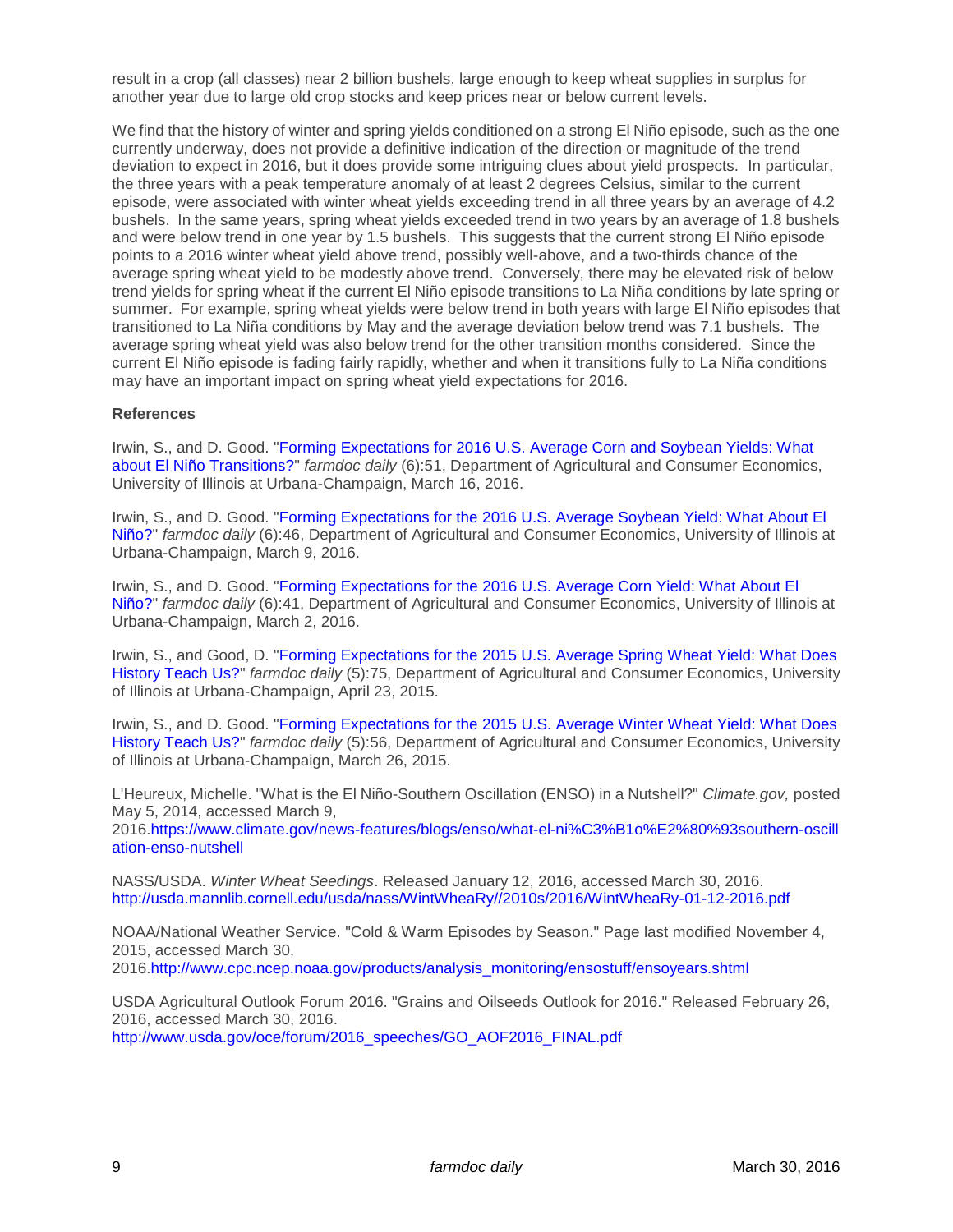|                               | Peak Temperature Month of May Temperature Crop |               |                          |      | <b>Winter Wheat Yield</b> | <b>Spring Wheat Yield</b>                                                           |  |
|-------------------------------|------------------------------------------------|---------------|--------------------------|------|---------------------------|-------------------------------------------------------------------------------------|--|
|                               | Episode Anomaly (deg. C)                       | Peak          |                          |      |                           | Anomaly (deg. C) Year Deviation from Trend (bu./ac.) Deviation from Trend (bu./ac.) |  |
|                               |                                                |               |                          |      |                           |                                                                                     |  |
|                               | Continued as El Niño:                          |               |                          |      |                           |                                                                                     |  |
| 1991-92                       | 1.6                                            | Jan-92        | 1.0                      | 1992 | $-0.9$                    | 7.9                                                                                 |  |
| 1982-83                       | 2.1                                            | $Jan-83$      | 1.0                      | 1983 | 6.1                       | 1.5                                                                                 |  |
| 1968-69                       | 1.0                                            | Feb-69        | 0.6                      | 1969 | 0.7                       | 2.8                                                                                 |  |
| 1997-98                       | 2.3                                            | Dec-97        | 0.5                      | 1998 | 5.6                       | $-1.5$                                                                              |  |
|                               | <b>Transition to Neutral:</b>                  |               |                          |      |                           |                                                                                     |  |
| 1965-66                       | 1.8                                            | Nov-65        | 0.3                      | 1966 | $-2.0$                    | $-1.7$                                                                              |  |
| 1994-95                       | 1.0                                            | Dec-94        | 0.2                      | 1995 | $-2.5$                    | $-3.0$                                                                              |  |
| 2009-10                       | 1.3                                            | $Jan-10$      | 0.0                      | 2010 | 0.7                       | 4.8                                                                                 |  |
| 2006-07                       | 1.0                                            | $Dec-06$      | $-0.2$                   | 2007 | $-3.0$                    | $-3.0$                                                                              |  |
| 2002-03                       | 1.3                                            | <b>Nov-02</b> | $-0.2$                   | 2003 | 3.5                       | 1.1                                                                                 |  |
| 1972-73                       | 2.0                                            | <b>Nov-72</b> | $-0.4$                   | 1973 | 1.0                       | 2.1                                                                                 |  |
|                               | <b>Transition to La Niña:</b>                  |               |                          |      |                           |                                                                                     |  |
| 1963-64                       | 1.2                                            | Nov-63        | $-0.6$                   | 1964 | $-1.8$                    | $-1.4$                                                                              |  |
| 1987-88                       | 1.6                                            | Sep-87        | $-0.8$                   | 1988 | 1.6                       | $-12.8$                                                                             |  |
|                               | <b>Average Trend Deviation:</b>                |               |                          |      |                           |                                                                                     |  |
| All Years                     |                                                |               |                          |      | 0.7                       | $-0.3$                                                                              |  |
| Continued as El Niño (4 yrs.) |                                                |               |                          |      | 2.9                       | 2.7                                                                                 |  |
|                               | Transition to Neutral (6 yrs.)                 |               |                          |      | $-0.4$                    | 0.1                                                                                 |  |
|                               | Transition to La Niña (2 yrs.)                 |               |                          |      | $-0.1$                    | $-7.1$                                                                              |  |
| 2015-16                       | 2.3                                            | $Dec-15$      | $\overline{\phantom{a}}$ | 2016 | $\overline{\phantom{a}}$  | $\overline{\phantom{a}}$                                                            |  |

**Table A1. Major El Niño Episodes During the Preseason Period (September-March), Transition Status by May of the Second Year, and U.S. Trend Yield Deviations for Winter and Spring Wheat, 1960-2015**

Note:Temperature anomalies are reported as deviation from average temperature.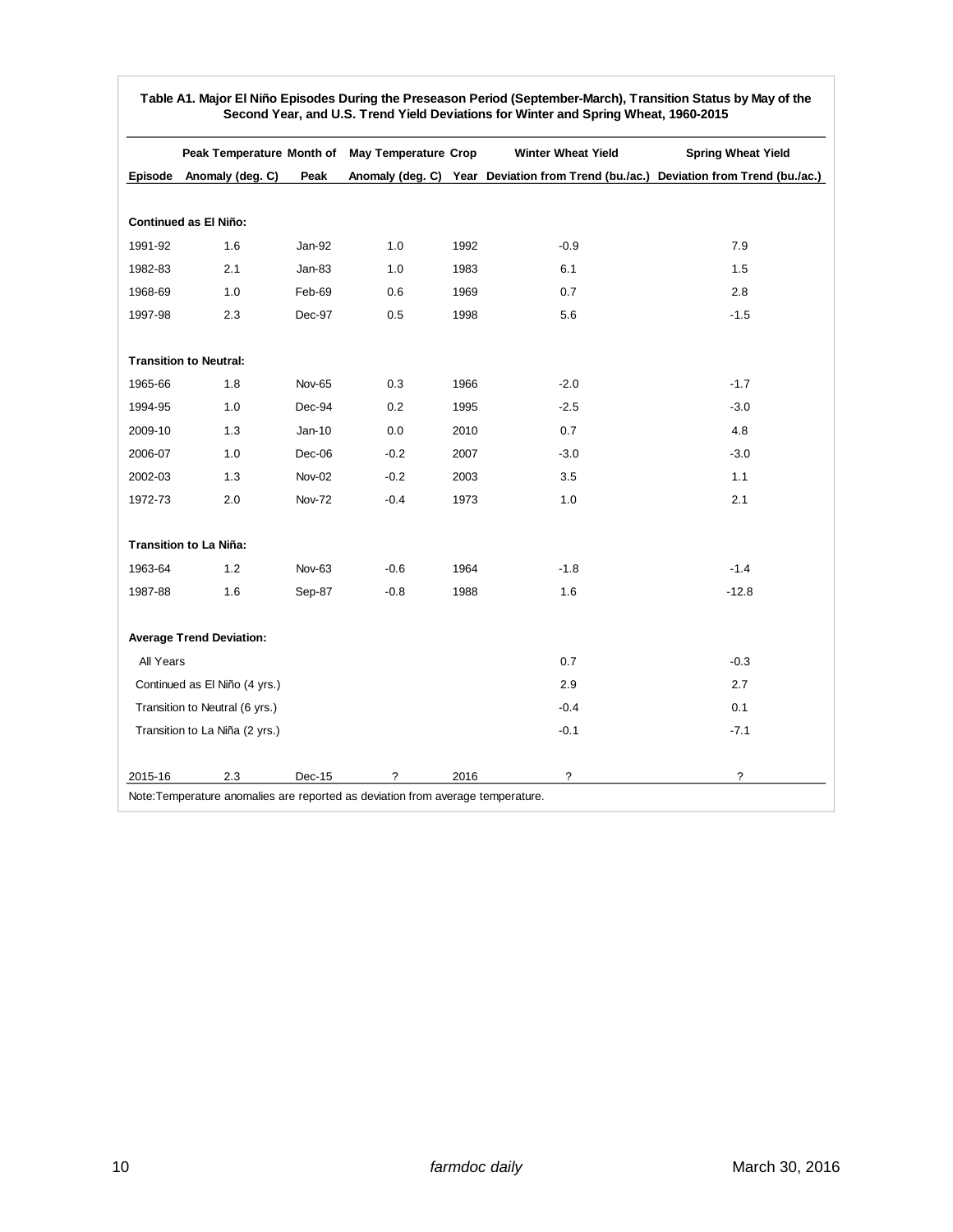|                               |                                 |               | Peak Temperature Month of June Temperature Crop |      | <b>Winter Wheat Yield</b>                                                           | <b>Spring Wheat Yield</b> |
|-------------------------------|---------------------------------|---------------|-------------------------------------------------|------|-------------------------------------------------------------------------------------|---------------------------|
| Episode                       | Anomaly (deg. C)                | Peak          |                                                 |      | Anomaly (deg. C) Year Deviation from Trend (bu./ac.) Deviation from Trend (bu./ac.) |                           |
| <b>Continued as El Niño:</b>  |                                 |               |                                                 |      |                                                                                     |                           |
| 1991-92                       | 1.6                             | Jan-92        | 0.8                                             | 1992 | $-0.9$                                                                              | 7.9                       |
| 1982-83                       | 2.1                             | $Jan-83$      | 0.7                                             | 1983 | 6.1                                                                                 | 1.5                       |
| 1968-69                       | 1.0                             | Feb-69        | 0.5                                             | 1969 | 0.7                                                                                 | 2.8                       |
| <b>Transition to Neutral:</b> |                                 |               |                                                 |      |                                                                                     |                           |
| 1965-66                       | 1.8                             | Nov-65        | 0.2                                             | 1966 | $-2.0$                                                                              | $-1.7$                    |
| 1994-95                       | 1.0                             | Dec-94        | 0.0                                             | 1995 | $-2.5$                                                                              | $-3.0$                    |
| 1997-98                       | 2.3                             | Dec-97        | $-0.1$                                          | 1998 | 5.6                                                                                 | $-1.5$                    |
| 2002-03                       | 1.3                             | <b>Nov-02</b> | $-0.1$                                          | 2003 | 3.5                                                                                 | 1.1                       |
| 2006-07                       | 1.0                             | Dec-06        | $-0.2$                                          | 2007 | $-3.0$                                                                              | $-3.0$                    |
| 2009-10                       | 1.3                             | Jan-10        | $-0.4$                                          | 2010 | 0.7                                                                                 | 4.8                       |
| <b>Transition to La Niña:</b> |                                 |               |                                                 |      |                                                                                     |                           |
| 1963-64                       | 1.2                             | <b>Nov-63</b> | $-0.6$                                          | 1964 | $-1.8$                                                                              | $-1.4$                    |
| 1972-73                       | 2.0                             | <b>Nov-72</b> | $-0.8$                                          | 1973 | 1.0                                                                                 | 2.1                       |
| 1987-88                       | 1.6                             | Sep-87        | $-1.2$                                          | 1988 | 1.6                                                                                 | $-12.8$                   |
|                               | <b>Average Trend Deviation:</b> |               |                                                 |      |                                                                                     |                           |
| All Years                     |                                 |               |                                                 |      | 0.7                                                                                 | $-0.3$                    |
| Continued as El Niño (3 yrs.) |                                 |               |                                                 |      | 2.0                                                                                 | 4.0                       |
|                               | Transition to Neutral (6 yrs.)  |               |                                                 |      | 0.4                                                                                 | $-0.5$                    |
|                               | Transition to La Niña (3 yrs.)  |               |                                                 |      | 0.3                                                                                 | $-4.0$                    |
| 2015-16                       | 2.3                             | Dec-15        | ?                                               | 2016 | ?                                                                                   | ?                         |

**Table A2. Major El Niño Episodes During the Preseason Period (September-March), Transition Status by June of the Second Year, and U.S. Trend Yield Deviations for Winter and Spring Wheat, 1960-2015**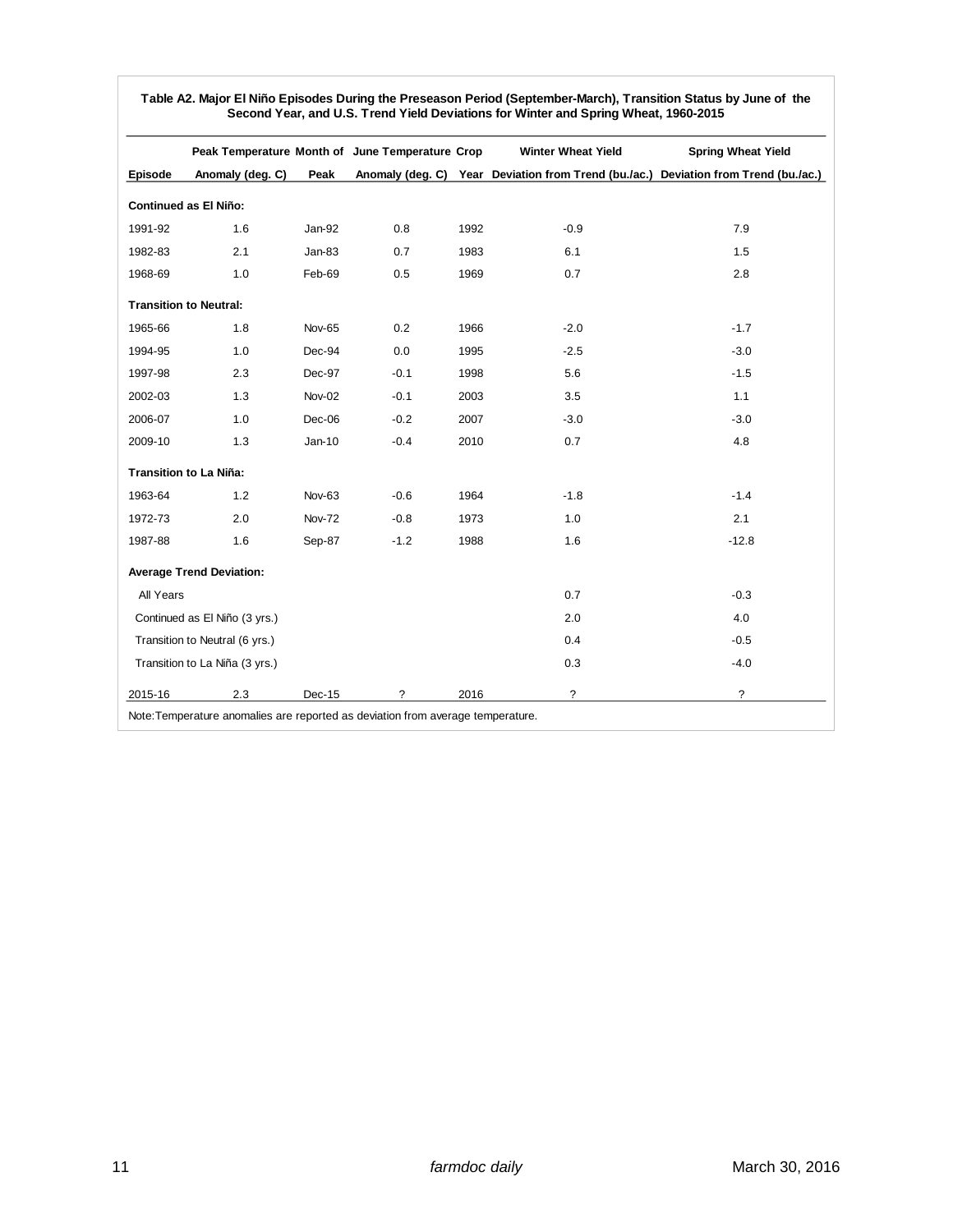## **Table A3. Major El Niño Episodes During the Preseason Period (September-March), Transition**  Status by July of the Second Year, and U.S. Trend Yield Deviations for Winter and Spring Wheat, **1960-2015**

|                |                                                                                 |               |                   |      | Peak Temperature Month July Temperature Crop Winter Wheat Yield | <b>Spring Wheat Yield</b> |
|----------------|---------------------------------------------------------------------------------|---------------|-------------------|------|-----------------------------------------------------------------|---------------------------|
| <b>Episode</b> | Anomaly                                                                         | of            | Anomaly           |      | Year Deviation from Trend Deviation from Trend                  |                           |
|                | $(\text{deg. C})$                                                               | Peak          | $(\text{deg. C})$ |      | (bu./ac.)                                                       | (bu./ac.)                 |
|                | <b>Continued as El Niño:</b>                                                    |               |                   |      |                                                                 |                           |
| 1991-92        | 1.6                                                                             | Jan-92        | 0.5               | 1992 | $-0.9$                                                          | 7.9                       |
|                | <b>Transition to Neutral:</b>                                                   |               |                   |      |                                                                 |                           |
| 1968-69        | 1.0                                                                             | Feb-69        | 0.4               | 1969 | 0.7                                                             | 2.8                       |
| 1982-83        | 2.1                                                                             | Jan-83        | 0.3               | 1983 | 6.1                                                             | 1.5                       |
| 1965-66        | 1.8                                                                             | <b>Nov-65</b> | 0.2               | 1966 | $-2.0$                                                          | $-1.7$                    |
| 2002-03        | 1.3                                                                             | <b>Nov-02</b> | 0.1               | 2003 | 3.5                                                             | 1.1                       |
| 1994-95        | 1.0                                                                             | Dec-94        | $-0.2$            | 1995 | $-2.5$                                                          | $-3.0$                    |
| 2006-07        | 1.0                                                                             | Dec-06        | $-0.3$            | 2007 | $-3.0$                                                          | $-3.0$                    |
|                | <b>Transition to La Niña:</b>                                                   |               |                   |      |                                                                 |                           |
| 1963-64        | 1.2                                                                             | Nov-63        | $-0.7$            | 1964 | $-1.8$                                                          | $-1.4$                    |
| 1997-98        | 2.3                                                                             | Dec-97        | $-0.7$            | 1998 | 5.6                                                             | $-1.5$                    |
| 2009-10        | 1.3                                                                             | Jan-10        | $-0.8$            | 2010 | 0.7                                                             | 4.8                       |
| 1972-73        | 2.0                                                                             | <b>Nov-72</b> | $-1.0$            | 1973 | 1.0                                                             | 2.1                       |
| 1987-88        | 1.6                                                                             | Sep-87        | $-1.2$            | 1988 | 1.6                                                             | $-12.8$                   |
|                | <b>Average Trend Deviation:</b>                                                 |               |                   |      |                                                                 |                           |
| All Years      |                                                                                 |               |                   |      | 0.7                                                             | $-0.3$                    |
|                | Continued as El Niño (1 yr.)                                                    |               |                   |      | $-0.9$                                                          | 7.9                       |
|                | Transition to Neutral (6 yrs.)                                                  |               |                   |      | 0.5                                                             | $-0.4$                    |
|                | Transition to La Niña (5 yrs.)                                                  |               |                   |      | 1.4                                                             | $-1.7$                    |
| 2015-16        | 2.3                                                                             | Dec-15        | ?                 | 2016 | $\ddot{\phantom{0}}$                                            | $\overline{\phantom{a}}$  |
|                | Note: Temperature anomalies are reported as deviation from average temperature. |               |                   |      |                                                                 |                           |